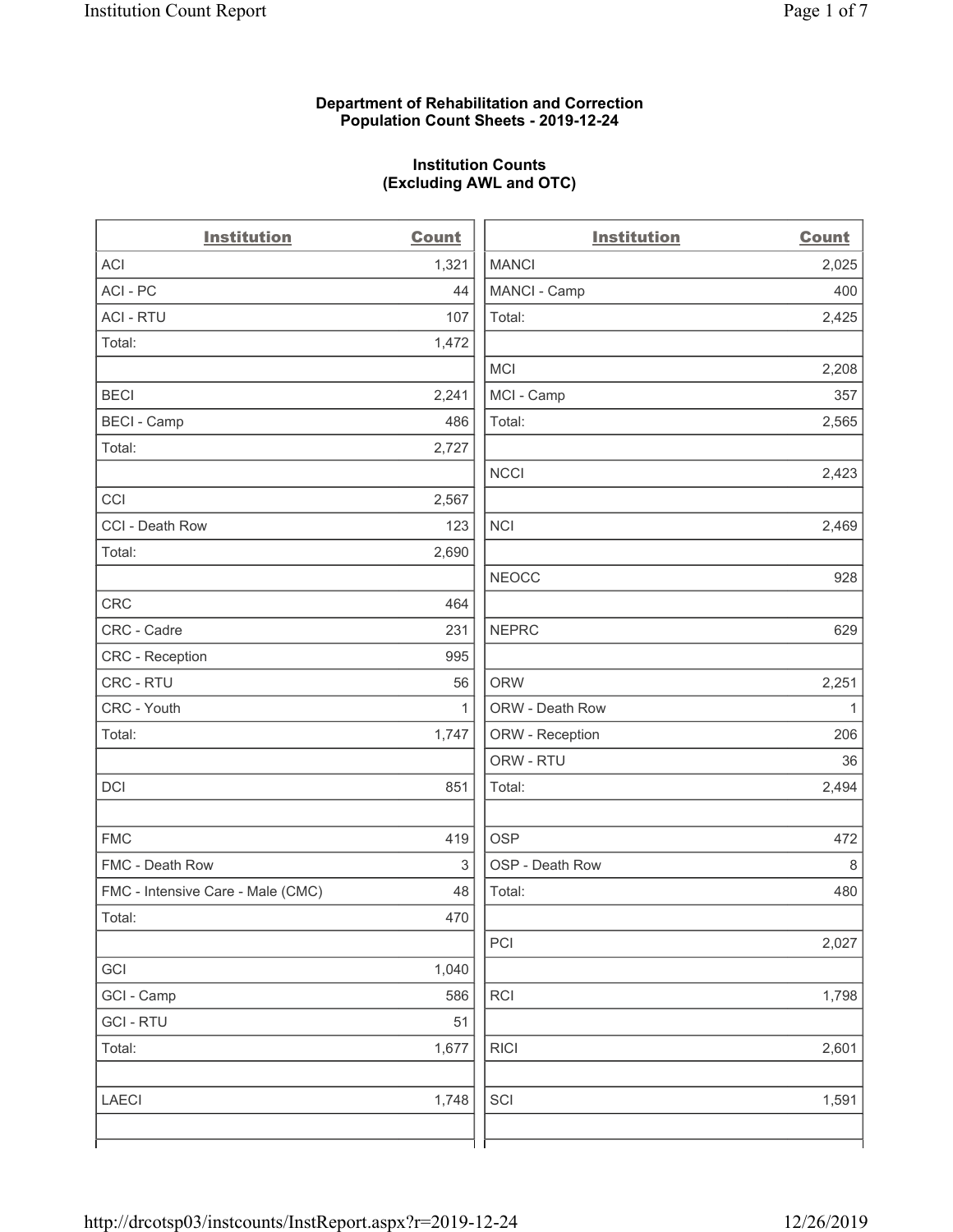| LECI                     | 1,842 | <b>SOCF</b>      | 1,252                              |
|--------------------------|-------|------------------|------------------------------------|
| LECI - Camp              | 189   | SOCF - RTU       | 70                                 |
| Total:                   | 2,031 | Total:           | 1,322                              |
| LOCI                     | 2,237 | <b>TCI</b>       | 1,033                              |
|                          |       | TCI - Camp       | 434                                |
| LORCI                    | 173   | Total:           | 1,467                              |
| <b>LORCI - Cadre</b>     | 125   |                  |                                    |
| <b>LORCI - Reception</b> | 1,245 | <b>TOCI</b>      | 774                                |
| Total:                   | 1,543 | TOCI - PC        | 93                                 |
|                          |       | Total:           | 867                                |
| <b>MACI</b>              | 998   |                  |                                    |
| MACI - Minimum           | 1,228 | <b>WCI</b>       | 1,273                              |
| Total:                   | 2,226 | <b>WCI - RTU</b> | 31                                 |
|                          |       | Total:           | 1,304                              |
|                          |       |                  | <b>Total Population:</b><br>48,809 |

\* The Total Population includes 30 Offenders with Reason Codes 30 & 31. \*\* The Total Population includes 38 Offenders with Reason Code 0A.

# **Male Population by Security Level (Include AWL and Exclude OTC)**

| <b>Security Level</b>  |                   | <b>Body</b> | <b>AWL</b> | $(-OTC)$ | <b>Total</b> |
|------------------------|-------------------|-------------|------------|----------|--------------|
| <b>Total Level E</b>   |                   | 945         |            | 5        | 947          |
| Total Level 4          |                   | 1,703       | 20         | 13       | 1,710        |
| Total Level 3          |                   | 11,414      | 190        | 161      | 11,443       |
| Total Level 2          |                   | 16.624      | 215        | 154      | 16,685       |
| Total Level 1          |                   | 13,931      | 165        | 84       | 14,012       |
| <b>Total Death Row</b> |                   | 138         |            | $\Omega$ | 139          |
|                        | <b>Total Male</b> | 44,755      | 598        | 417      | 44,936       |

### **Female Population by Institution (Include AWL and Exclude OTC)**

| <b>Institution</b>     | <b>Body</b> | <b>AWL</b> | $(-OTC)$ | <b>Total</b> |
|------------------------|-------------|------------|----------|--------------|
| <b>DCI</b>             | 850         | 6          | ⌒        | 854          |
| <b>FMC</b>             |             |            |          | 8            |
| <b>NEPRC</b>           | 629         | 8          | ◠        | 635          |
| <b>ORW</b>             | 2,250       | 41         | 23       | 2,268        |
| <b>ORW - Death Row</b> |             | 0          | 0        |              |
| ORW - Reception        | 206         |            | 5        | 206          |
|                        |             |            |          |              |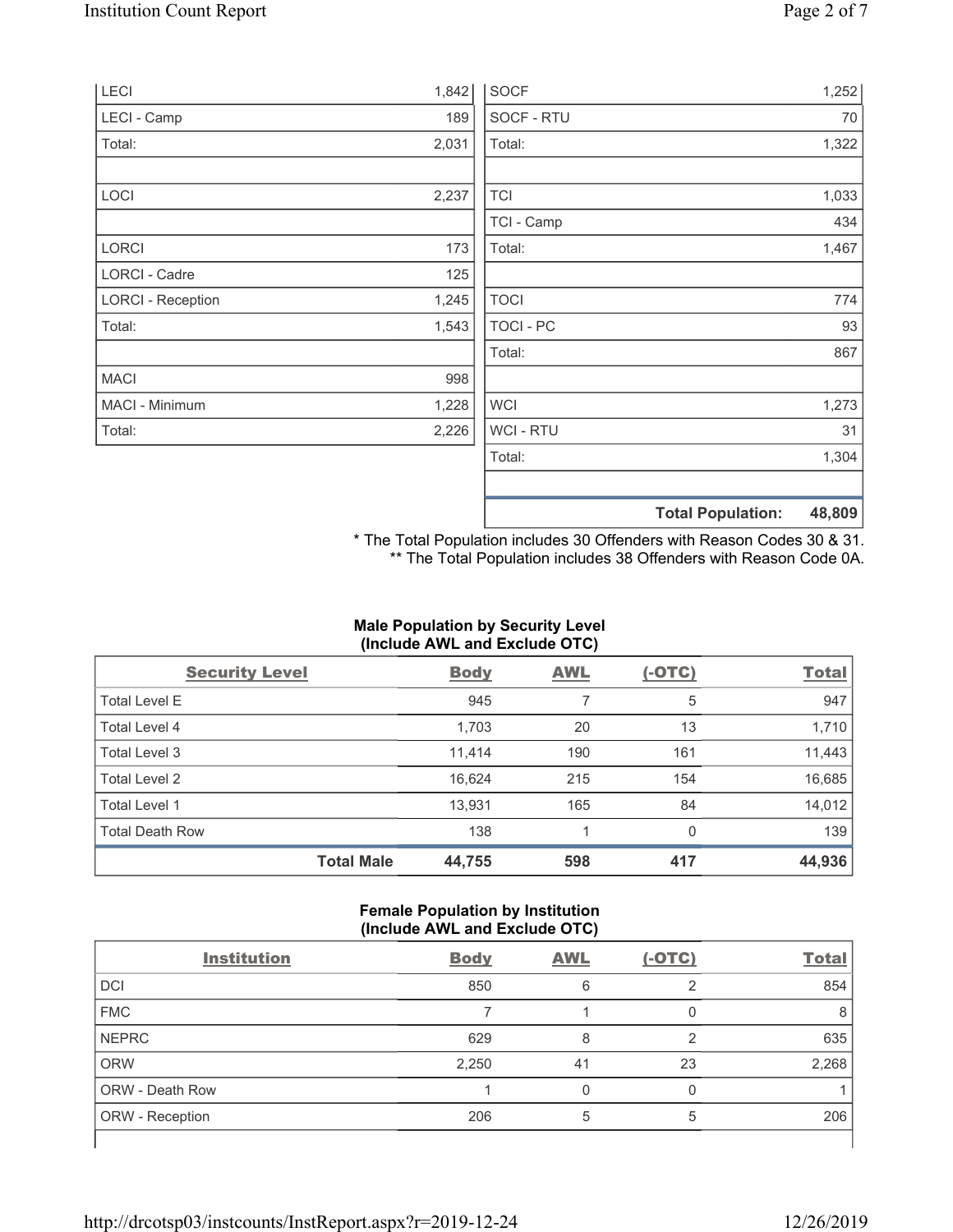| <b>ORW - RTU</b> |                          | 36     |     |     | 36     |
|------------------|--------------------------|--------|-----|-----|--------|
|                  | <b>Total Female</b>      | 3.979  | 61  | 32  | 4,008  |
|                  |                          |        |     |     |        |
|                  | <b>Total Population:</b> | 48,734 | 659 | 449 | 48,944 |

### **Male Population by Institution: Security Level 5 and E (Include AWL and Exclude OTC)**

| <b>Institution</b>   | <b>Body</b> | <b>AWL</b>                | $(-OTC)$     | <b>Total</b>   |
|----------------------|-------------|---------------------------|--------------|----------------|
| ACI                  | 2           | $\mathbf{0}$              | $\Omega$     | 2              |
| CRC                  | 5           | $\mathbf 0$               | 0            | 5              |
| CRC - Reception      | 1           | 0                         | $\mathbf{0}$ |                |
| CRC - RTU            | 6           | $\overline{0}$            | $\mathbf 0$  | 6              |
| LECI                 | 5           | 1                         | 0            | 6              |
| <b>MACI</b>          | 10          | 1                         |              | 10             |
| <b>OSP</b>           | 330         | $\overline{2}$            |              | 331            |
| <b>SOCF</b>          | 431         | $\ensuremath{\mathsf{3}}$ | 3            | 431            |
| <b>TCI</b>           | 3           | $\overline{0}$            | 0            | 3              |
| <b>TOCI</b>          | 140         | $\mathbf 0$               | $\mathbf 0$  | 140            |
| <b>WCI</b>           | 7           | $\mathbf{0}$              | $\Omega$     | $\overline{7}$ |
| <b>WCI-RTU</b>       | 5           | $\mathbf{0}$              | $\Omega$     | 5              |
| <b>Total Level 5</b> | 945         | 7                         | 5            | 947            |

#### **Male Population by Institution: Security Level 4 (Include AWL and Exclude OTC)**

| <b>Institution</b>                | <b>Body</b> | <b>AWL</b>     | $(-OTC)$       | <b>Total</b>   |
|-----------------------------------|-------------|----------------|----------------|----------------|
| <b>ACI</b>                        | 5           |                | $\Omega$       | 6              |
| CRC                               | 3           |                |                | 3              |
| CRC - RTU                         | 12          | $\mathbf{0}$   | $\Omega$       | 12             |
| <b>FMC</b>                        | 3           |                | $\Omega$       | 4              |
| FMC - Intensive Care - Male (CMC) |             | 0              | $\Omega$       |                |
| LECI                              | 3           | $\mathbf{0}$   | $\Omega$       | 3              |
| LOCI                              | $\mathbf 0$ | 4              | $\overline{4}$ | 0              |
| LORCI                             |             |                | $\Omega$       | 2              |
| LORCI - Cadre                     |             | $\Omega$       | $\Omega$       |                |
| <b>LORCI - Reception</b>          | 2           | 0              | $\Omega$       | $\overline{2}$ |
| <b>MACI</b>                       | 14          | $\mathbf{0}$   | $\Omega$       | 14             |
| <b>NEOCC</b>                      | 2           | $\mathbf 0$    | $\Omega$       | $\overline{2}$ |
| <b>OSP</b>                        | 124         |                |                | 124            |
| <b>SOCF</b>                       | 807         | $\overline{7}$ | 4              | 810            |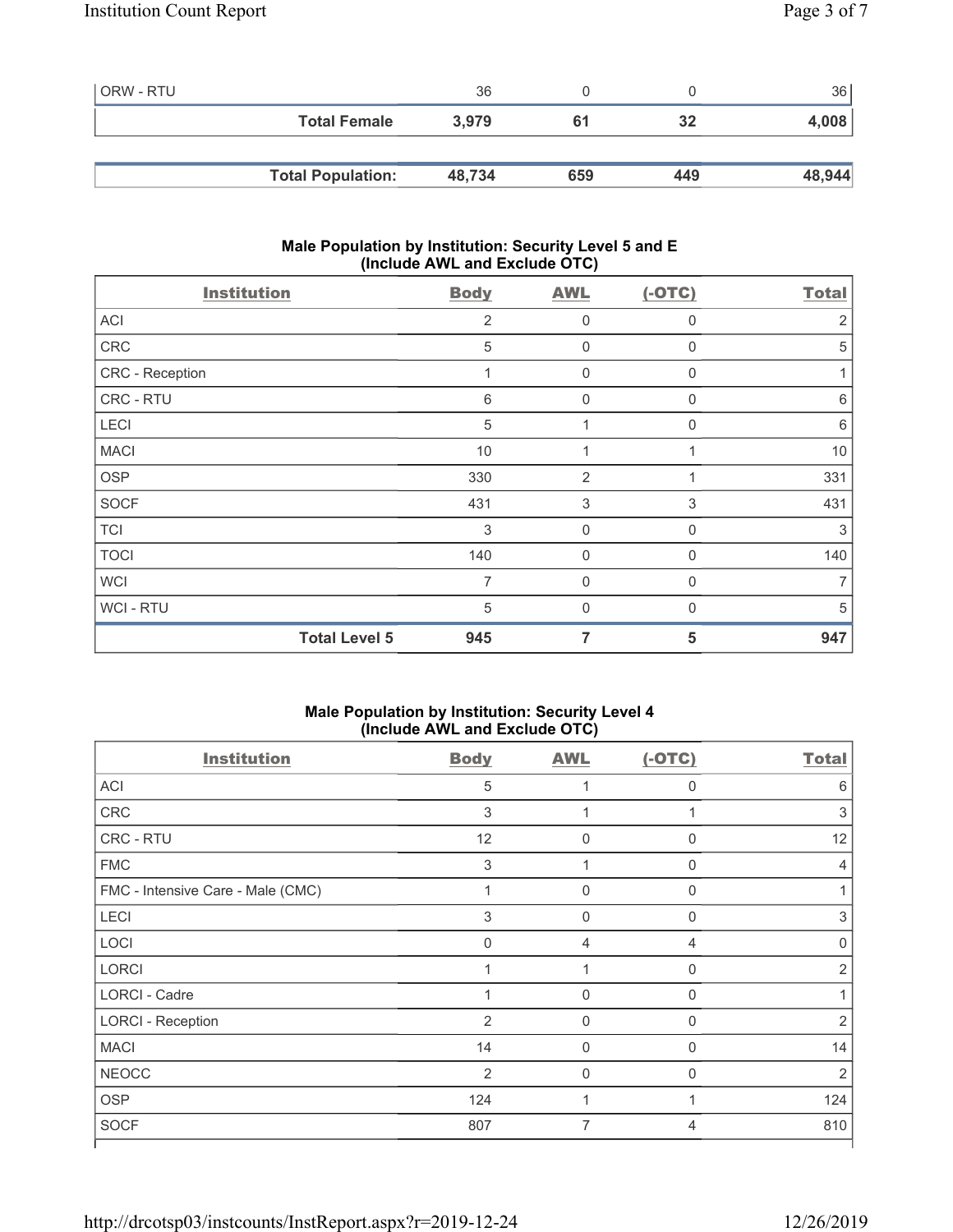| SOCF - RTU  |                      | 70    |    |    | 70    |
|-------------|----------------------|-------|----|----|-------|
| <b>TCI</b>  |                      | 6     |    |    | 6     |
| <b>TOCI</b> |                      | 628   |    |    | 629   |
| TOCI-PC     |                      | 16    |    |    | 16    |
| <b>WCI</b>  |                      |       |    |    |       |
| WCI-RTU     |                      |       |    |    |       |
|             | <b>Total Level 4</b> | 1,703 | 20 | 13 | 1,710 |

### **Male Population by Institution: Security Level 3 (Include AWL and Exclude OTC)**

| <b>Institution</b>                | <b>Body</b>      | <b>AWL</b>          | $(-OTC)$            | <b>Total</b>     |
|-----------------------------------|------------------|---------------------|---------------------|------------------|
| <b>ACI</b>                        | 17               | $\mathbf{1}$        | $\mathbf{1}$        | 17               |
| ACI-PC                            | $\boldsymbol{9}$ | $\mathsf{O}\xspace$ | $\mathsf{O}\xspace$ | $\boldsymbol{9}$ |
| <b>BECI</b>                       | $\sqrt{2}$       | $\mathsf{O}\xspace$ | $\mathsf{O}\xspace$ | $\sqrt{2}$       |
| CCI                               | $\overline{2}$   | $\mathsf{O}\xspace$ | $\mathsf{O}\xspace$ | $\overline{2}$   |
| CRC                               | 218              | $10$                | $10$                | 218              |
| CRC - Cadre                       | 20               | $\mathsf{O}\xspace$ | $\mathsf{O}\xspace$ | 20               |
| <b>CRC</b> - Reception            | 580              | 19                  | 18                  | 581              |
| CRC - RTU                         | 38               | $\mathsf 0$         | $\mathsf{O}\xspace$ | 38               |
| CRC - Youth                       | $\mathbf{1}$     | $\mathbf 0$         | $\mathsf{O}\xspace$ | $\mathbf{1}$     |
| <b>FMC</b>                        | 10               | $\mathbf{1}$        | $\mathsf{O}\xspace$ | 11               |
| FMC - Intensive Care - Male (CMC) | $\overline{4}$   | $\mathbf 0$         | $\mathsf 0$         | $\overline{4}$   |
| LAECI                             | 11               | $\mathbf 0$         | $\mathbf 0$         | 11               |
| LECI                              | 1,760            | 18                  | 12                  | 1,766            |
| LOCI                              | $\mathbf{1}$     | $\mathsf{O}\xspace$ | $\mathsf{O}\xspace$ | $\mathbf{1}$     |
| LORCI                             | 57               | 63                  | 62                  | 58               |
| LORCI - Cadre                     | $\overline{9}$   | $\mathsf{O}\xspace$ | $\mathsf{O}\xspace$ | $\boldsymbol{9}$ |
| <b>LORCI - Reception</b>          | 1,013            | $\overline{4}$      | $\overline{2}$      | 1,015            |
| <b>MACI</b>                       | 873              | $\mathfrak{S}$      | $\mathbf{1}$        | 875              |
| <b>MANCI</b>                      | 1,932            | 25                  | 19                  | 1,938            |
| <b>NCCI</b>                       | $\overline{4}$   | $\mathsf{O}\xspace$ | $\mathsf{O}\xspace$ | $\overline{4}$   |
| <b>NCI</b>                        | $\mathbf{1}$     | $\mathsf 0$         | $\mathsf{O}\xspace$ | $\mathbf{1}$     |
| <b>NEOCC</b>                      | 909              | $\sqrt{3}$          | $\overline{2}$      | 910              |
| <b>OSP</b>                        | $\mathbf{1}$     | $\mathsf{O}\xspace$ | $\mathsf{O}\xspace$ | 1                |
| PCI                               | 44               | $\sqrt{2}$          | $\mathsf{O}\xspace$ | 46               |
| RCI                               | 1,615            | 14                  | 12                  | 1,617            |
| SCI                               | $\overline{2}$   | $\mathsf{O}\xspace$ | $\mathsf{O}\xspace$ | $\overline{2}$   |
| SOCF                              | 14               | $\mathsf{O}\xspace$ | $\mathsf{O}\xspace$ | 14               |
| <b>TCI</b>                        | 940              | $\boldsymbol{9}$    | 8                   | 941              |
| <b>TOCI</b>                       | $\,6$            | $\mathsf{O}\xspace$ | $\mathsf{O}\xspace$ | $\,6\,$          |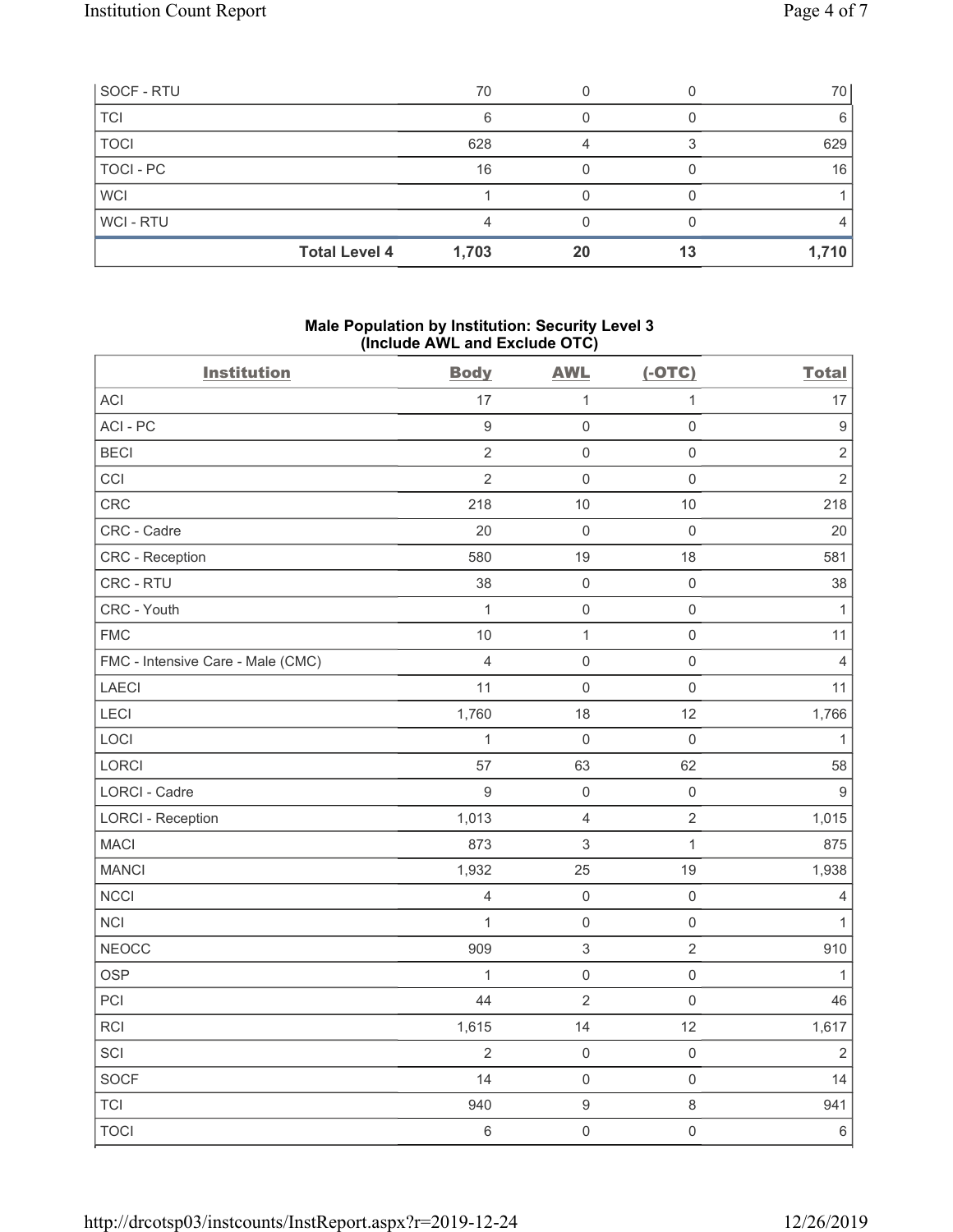| TOCI - PC      |                      | 77     |     |     |        |
|----------------|----------------------|--------|-----|-----|--------|
| <b>WCI</b>     |                      | 1,226  | 18  | 14  | 1,230  |
| <b>WCI-RTU</b> |                      | 18     |     |     | 18     |
|                | <b>Total Level 3</b> | 11,414 | 190 | 161 | 11,443 |

#### **Male Population by Institution: Security Level 2 (Include AWL and Exclude OTC)**

| <b>Institution</b>                | <b>Body</b>  | <b>AWL</b>                | $(-OTC)$                  | <b>Total</b> |
|-----------------------------------|--------------|---------------------------|---------------------------|--------------|
| <b>ACI</b>                        | 742          | $\,6\,$                   | $\,$ 3 $\,$               | 745          |
| ACI-PC                            | 25           | $\mathsf{O}\xspace$       | $\mathsf 0$               | 25           |
| <b>ACI - RTU</b>                  | 79           | $\mathsf{O}\xspace$       | $\mathsf{O}\xspace$       | 79           |
| <b>BECI</b>                       | 1,597        | 13                        | $\,8\,$                   | 1,602        |
| <b>BECI - Camp</b>                | $\mathbf{1}$ | $\mathsf{O}\xspace$       | $\mathsf 0$               | 1            |
| CCI                               | 1,982        | 10                        | $\overline{7}$            | 1,985        |
| CRC                               | 131          | $\sqrt{5}$                | $\sqrt{4}$                | 132          |
| CRC - Cadre                       | 210          | $\mathsf{O}\xspace$       | $\mathsf 0$               | 210          |
| CRC - Reception                   | 246          | 11                        | 11                        | 246          |
| DCI                               | $\mathbf{1}$ | $\mathsf{O}\xspace$       | $\mathsf{O}\xspace$       | $\mathbf{1}$ |
| <b>FMC</b>                        | 15           | $\mathbf{1}$              | $\mathsf 0$               | 16           |
| FMC - Intensive Care - Male (CMC) | 13           | $\mathsf{O}\xspace$       | $\mathsf 0$               | 13           |
| GCI                               | 393          | $\overline{4}$            | $\mathbf{1}$              | 396          |
| <b>GCI-RTU</b>                    | 40           | $\mathsf{O}\xspace$       | $\mathbf 0$               | 40           |
| <b>LAECI</b>                      | 1,104        | 23                        | 21                        | 1,106        |
| LECI                              | 69           | $\mathbf 0$               | $\mathbf 0$               | 69           |
| LOCI                              | 1,372        | 16                        | 14                        | 1,374        |
| LORCI                             | 101          | 23                        | 19                        | 105          |
| LORCI - Cadre                     | 115          | 1                         | $\mathsf 0$               | 116          |
| <b>LORCI - Reception</b>          | 117          | $\mathbf{1}$              | $\mathbf{1}$              | 117          |
| <b>MACI</b>                       | 100          | $\overline{4}$            | $\sqrt{4}$                | 100          |
| <b>MANCI</b>                      | 67           | $\mathsf{O}\xspace$       | $\mathbf 0$               | 67           |
| MCI                               | 1,687        | 15                        | $\,6\,$                   | 1,696        |
| <b>NCCI</b>                       | 1,170        | 12                        | 12                        | 1,170        |
| <b>NCI</b>                        | 1,541        | 27                        | 20                        | 1,548        |
| <b>NEOCC</b>                      | 17           | $\mathsf{O}\xspace$       | $\mathbf 0$               | 17           |
| PCI                               | 868          | 11                        | $\overline{2}$            | 877          |
| RCI                               | 183          | $\ensuremath{\mathsf{3}}$ | $\ensuremath{\mathsf{3}}$ | 183          |
| <b>RICI</b>                       | 1,434        | 18                        | 11                        | 1,441        |
| SCI                               | 1,121        | 11                        | $\overline{7}$            | 1,125        |
| <b>TCI</b>                        | 44           | $\mathbf 0$               | $\mathsf{O}\xspace$       | 44           |
| WCI                               | 39           | $\mathsf{O}\xspace$       | $\mathsf{O}\xspace$       | $39\,$       |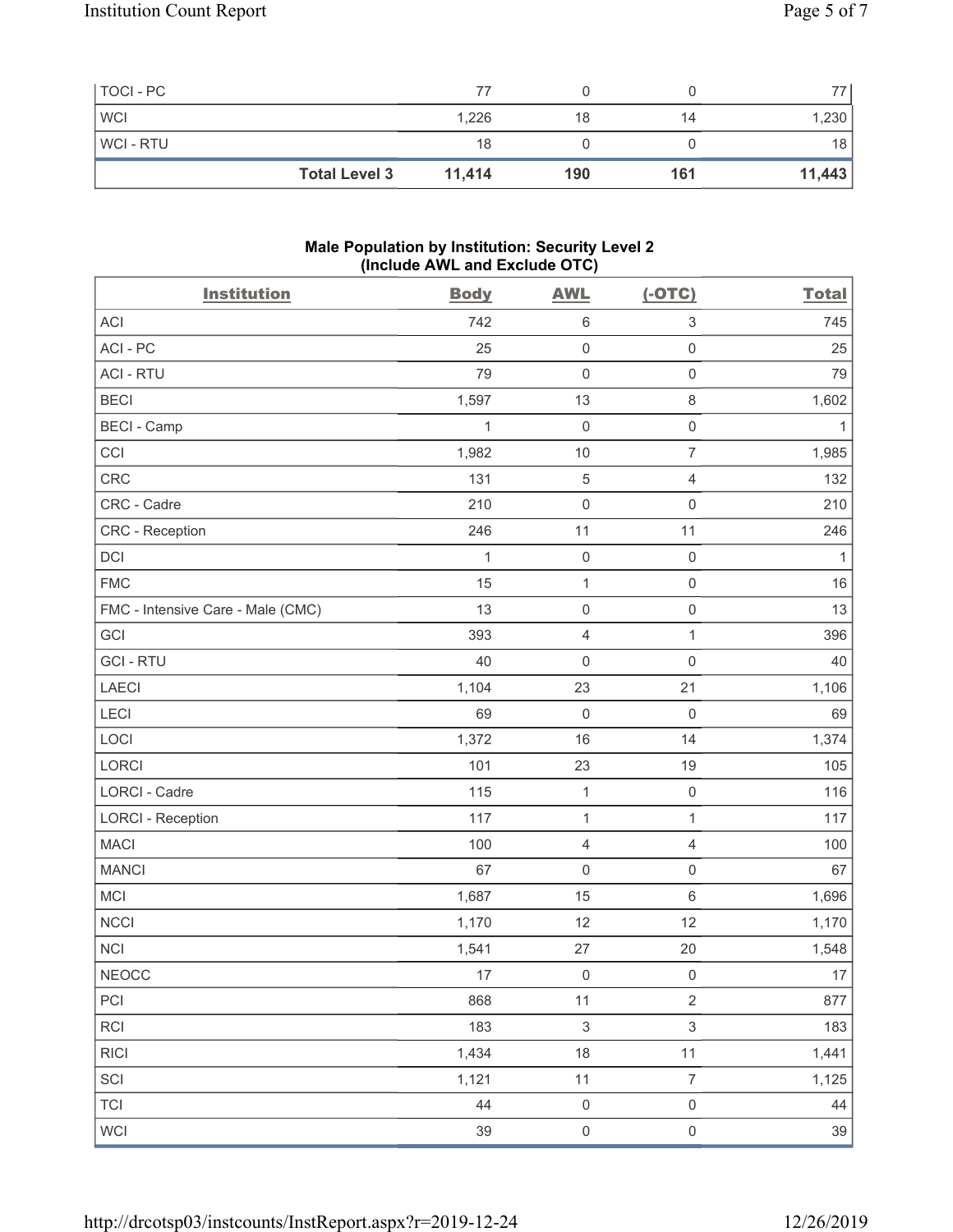|--|

| <b>Institution</b>                | <b>Body</b>    | <b>AWL</b>                | $(-OTC)$                  | <b>Total</b> |
|-----------------------------------|----------------|---------------------------|---------------------------|--------------|
| <b>ACI</b>                        | 555            | $\sqrt{2}$                | 0                         | 557          |
| ACI-PC                            | 10             | $\mathsf{O}\xspace$       | $\mathbf 0$               | 10           |
| <b>ACI - RTU</b>                  | 28             | 0                         | $\mathbf 0$               | 28           |
| <b>BECI</b>                       | 641            | 12                        | 5                         | 648          |
| <b>BECI - Camp</b>                | 484            | $\mathsf{O}\xspace$       | $\mathbf 0$               | 484          |
| CCI                               | 582            | $\mathbf 5$               | $\ensuremath{\mathsf{3}}$ | 584          |
| CRC                               | 45             | $\mathbf 1$               | $\mathbf{1}$              | 45           |
| CRC - Cadre                       | 1              | $\boldsymbol{0}$          | $\mathbf 0$               | $\mathbf{1}$ |
| CRC - Reception                   | 164            | 6                         | $\,6\,$                   | 164          |
| <b>FMC</b>                        | 384            | $\,$ 6 $\,$               | $\mathbf{1}$              | 389          |
| FMC - Intensive Care - Male (CMC) | 30             | $\mathbf 0$               | $\mathbf 0$               | 30           |
| GCI                               | 647            | 14                        | $\overline{7}$            | 654          |
| GCI - Camp                        | 586            | $\boldsymbol{0}$          | $\mathbf 0$               | 586          |
| <b>GCI-RTU</b>                    | 11             | $\mathsf{O}\xspace$       | $\mathbf 0$               | 11           |
| <b>LAECI</b>                      | 633            | $\,6\,$                   | $\,6\,$                   | 633          |
| LECI                              | $\overline{4}$ | $\mathbf 5$               | $\ensuremath{\mathsf{3}}$ | 6            |
| LECI - Camp                       | 189            | $\mathsf{O}\xspace$       | $\mathsf 0$               | 189          |
| LOCI                              | 864            | 3                         | 1                         | 866          |
| LORCI                             | 14             | 13                        | $10$                      | 17           |
| <b>LORCI - Reception</b>          | 113            | $\mathsf{O}\xspace$       | $\mathsf{O}\xspace$       | 113          |
| MACI - Minimum                    | 1,228          | 10                        | $\overline{4}$            | 1,234        |
| <b>MANCI</b>                      | 26             | $\overline{7}$            | $\ensuremath{\mathsf{3}}$ | 30           |
| MANCI - Camp                      | 400            | $\ensuremath{\mathsf{3}}$ | 3                         | 400          |
| <b>MCI</b>                        | 521            | $\,6$                     | $\overline{4}$            | 523          |
| MCI - Camp                        | 357            | $\mathsf{O}\xspace$       | $\mathsf 0$               | 357          |
| <b>NCCI</b>                       | 1,248          | 4                         | 3                         | 1,249        |
| <b>NCI</b>                        | 926            | 12                        | $\,8\,$                   | 930          |
| <b>OSP</b>                        | 17             | $\mathbf{1}$              | $\mathbf 0$               | $18$         |
| PCI                               | 1,115          | 21                        | $\overline{7}$            | 1,129        |
| <b>RICI</b>                       | 1,167          | 14                        | $\overline{4}$            | 1,177        |
| SCI                               | 467            | $\overline{4}$            | $\mathbf{1}$              | 470          |
| <b>TCI</b>                        | 40             | $\boldsymbol{9}$          | $\ensuremath{\mathsf{3}}$ | 46           |
| TCI - Camp                        | 434            | $\mathbf 1$               | $\mathbf{1}$              | 434          |
| <b>Total Level 1</b>              | 13,931         | 165                       | 84                        | 14,012       |

## **Male Population by Institution: Security Level 1 (Include AWL and Exclude OTC)**